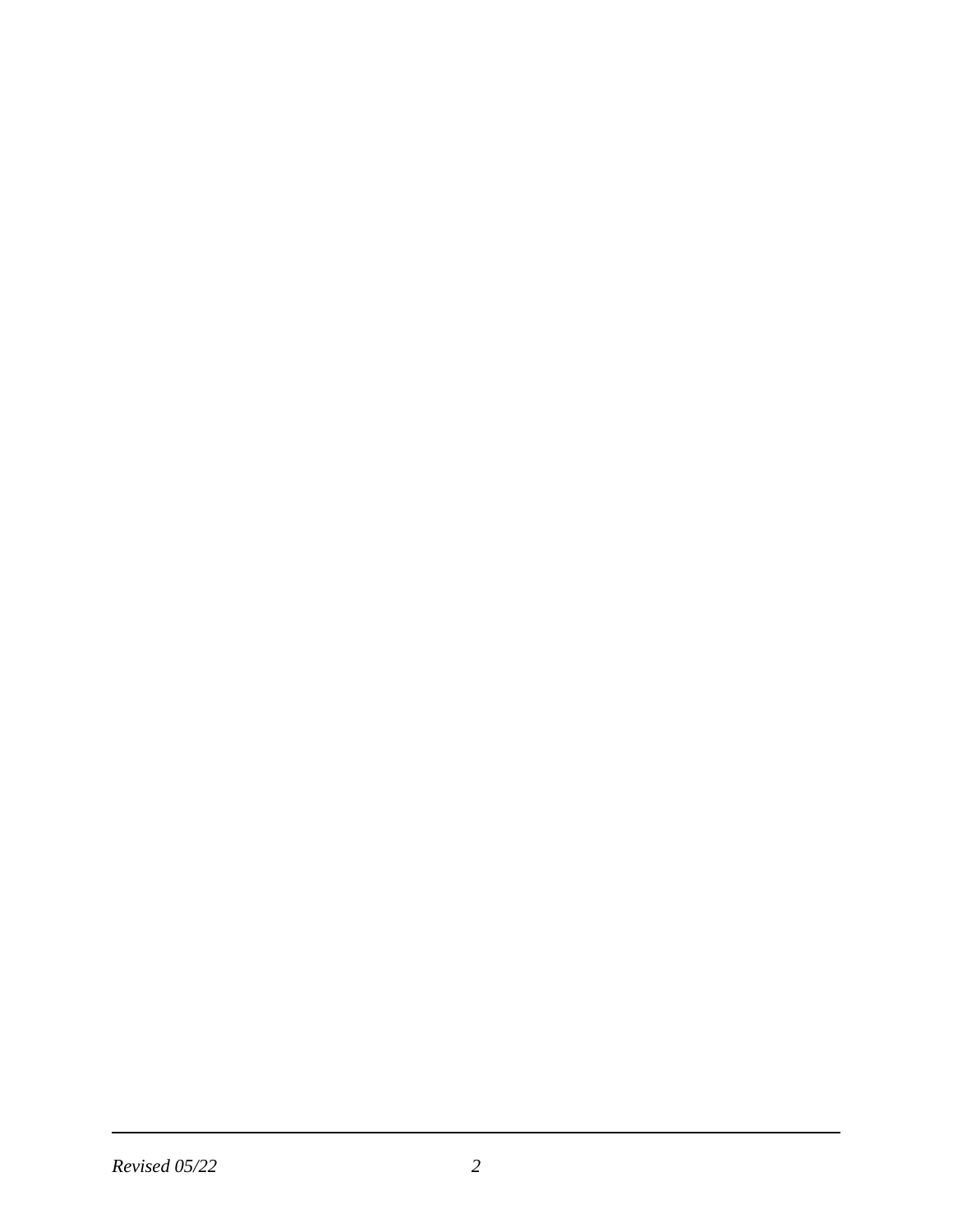# **FACNC Constitution and Bylaws**

# **CONSTITUTION**

Purposes of the Faculty Association of the College of New Caledonia

WHEREAS the Faculty Association of CNC is defined as a trade union by the *Labour Relations Code* of British Columbia;

AND WHEREAS the Faculty Association of CNC is certified by the *Labour Relations Board* as the sole collective bargaining agent for all full-time and part-time faculty employees of the College of New Caledonia;

THEREFORE, the primary purposes of FACNC are:

a) To advance and promote higher education in the College of New Caledonia and in British Columbia.

b) To promote the interests and well-being of the faculty of the College of New Caledonia and to provide a formal channel for contract administration and collective bargaining with the administration of the College of New Caledonia on all matters relating to employment, salaries, hours of work, holidays and all other matters affecting the welfare of the faculty of the College of New Caledonia.

c) To hold certification as a trade union, to regulate relations between employers and employees through collective bargaining, to conclude, revise and terminate collective agreements and in particular, but without restricting the generality of the foregoing, to function as a trade union pursuant to the law of the Province of British Columbia.

d) To advise on questions of mutual concern to its members and the administration of the College.

e) To coordinate social functions for the benefit of its members, however, not to operate as a social club.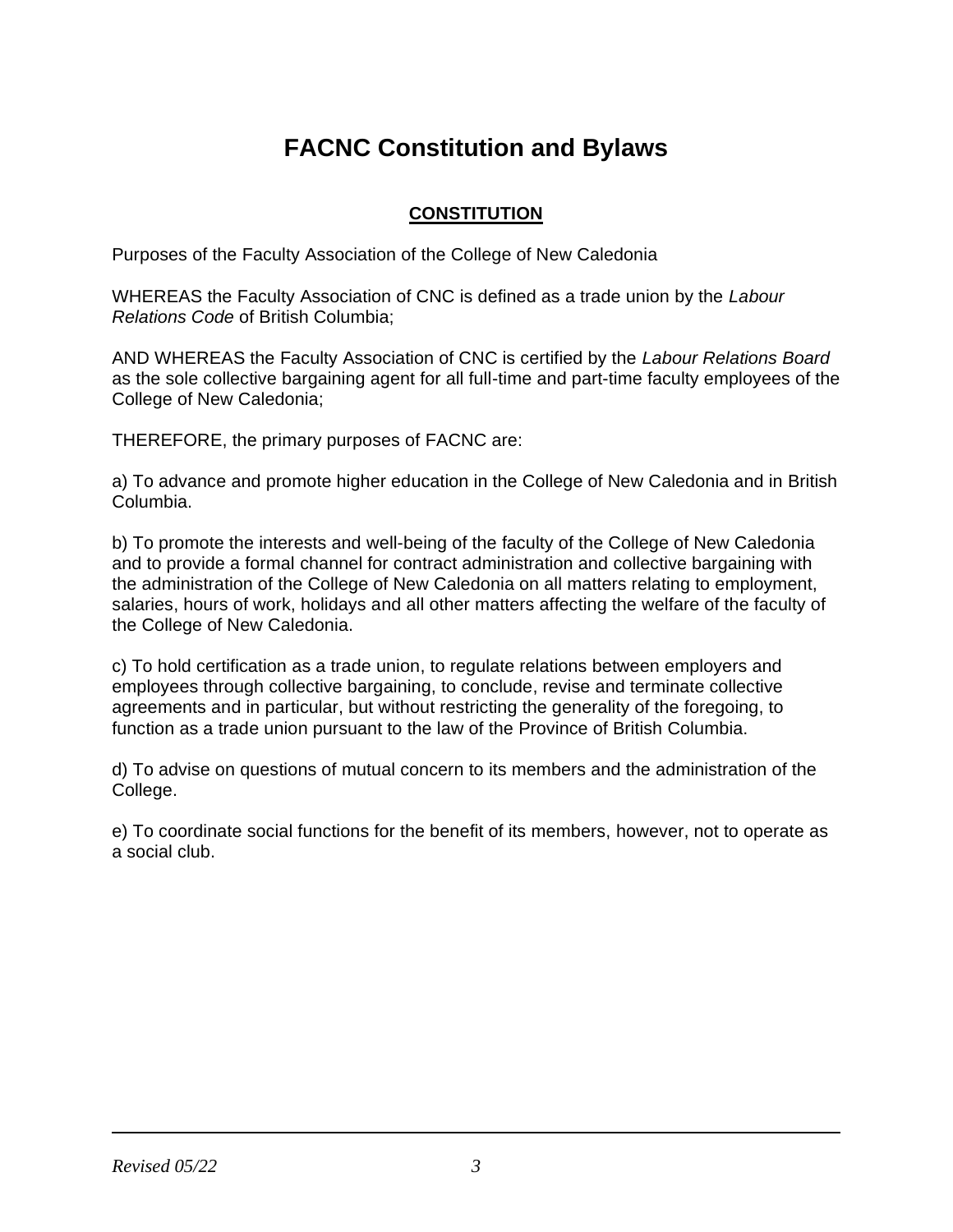#### **BYLAWS**

#### 1. Membership

- a) The following persons and no others shall be eligible for membership in the Faculty Association of the College of New Caledonia:
	- i) Members of the College faculty whose primary responsibility is teaching.
	- ii) Members of the College faculty who are qualified as librarians and who are acting as librarians.
	- iii) Members of the College faculty who are counsellors or study skills counsellors.
	- iv) Members of the College faculty who are engaged in curriculum development
	- v) Members of the College faculty who are engaged in research activity
	- vi) Honorary lifetime membership shall be given to any former member the Association may wish to honour.
	- vii) Such other persons who are employees of the College of New Caledonia, whose primary interest in area of activity is in the teaching services of the College, as a general meeting of the FACNC may choose to admit.

#### b) Membership Fees

- i) Members covered by the collective agreement between the College of New Caledonia Board and the Faculty Association of the College of New Caledonia shall pay membership dues through an assignment of wages executed in favour of the FACNC at the commencement of membership.
- ii) Other members shall pay an annual membership fee.
- iii) The membership dues for the following year shall be determined by the FACNC membership at the Annual General Meeting.
- iv) Membership dues or any portion thereof shall not be refunded, nor additional dues assessed, except by authority of a special resolution of the general membership of FACNC.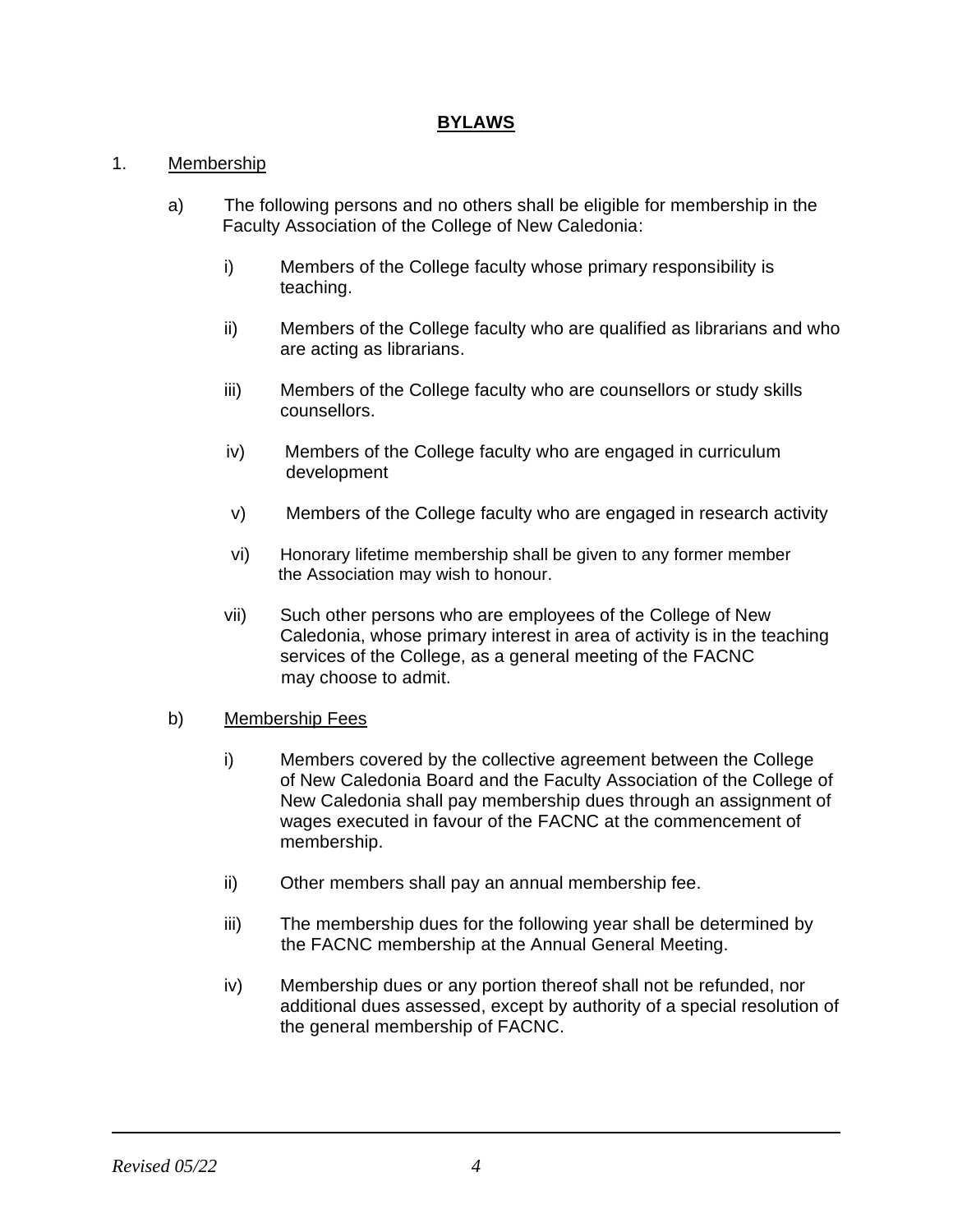c) Conditions upon which membership ceases

Any member who desires to withdraw from membership in the FACNC may notify the Board of Directors in writing to that effect and on receipt by the Board of Directors of such notice the member shall cease to be a member. Any member covered by a collective agreement who withdraws his/her assignment of wages shall cease to be a member of the FACNC. Any other member who fails to pay his/her annual membership fee shall cease to be a member of the FACNC. Members remain in good standing until cessation.

- d) Any member who resigns or is expelled from the FACNC shall forthwith forfeit all right, claim and interest arising from or associated with membership in the FACNC but shall remain liable for payments of any assessment or other sum levied or which becomes payable by him/her to the FACNC.
- e) Bridging of Membership

A member of the FACNC retains membership for a period of up to four (4) months following the cessation of employment with the College. During this bridging period the member is exempt from the membership fees unless he/she is re-employed at the College in a bargaining unit position. Upon such re-employment, the member shall recommence payment of membership fees by executing an assignment of wages in favour of the FACNC.

- f) Every member shall be bound by and submit to the Constitution and By-Laws of the FACNC, and such rules and regulations as from time to time shall be enacted by the FACNC. Members who fail to abide by the Constitution and By-Laws shall be liable to expulsion by the membership at a meeting of the FACNC.
- 2. Meetings
	- a) The Annual General Meeting of the FACNC shall be held in the month of April or May of each year for the purpose of electing the Executive of the Board of Directors of the FACNC (Executive Directors), Standing Committees of the FACNC and Appointees to Joint committees, who shall hold office for the succeeding year.
	- b) General meetings may be called by the Directors or may be called at the request in writing of ten (10) percent of the membership. Such a request shall be submitted to the Executive Directors stating the reason for requesting a general meeting.
	- c) A Fall General Meeting shall be held no later than September 30 of each year.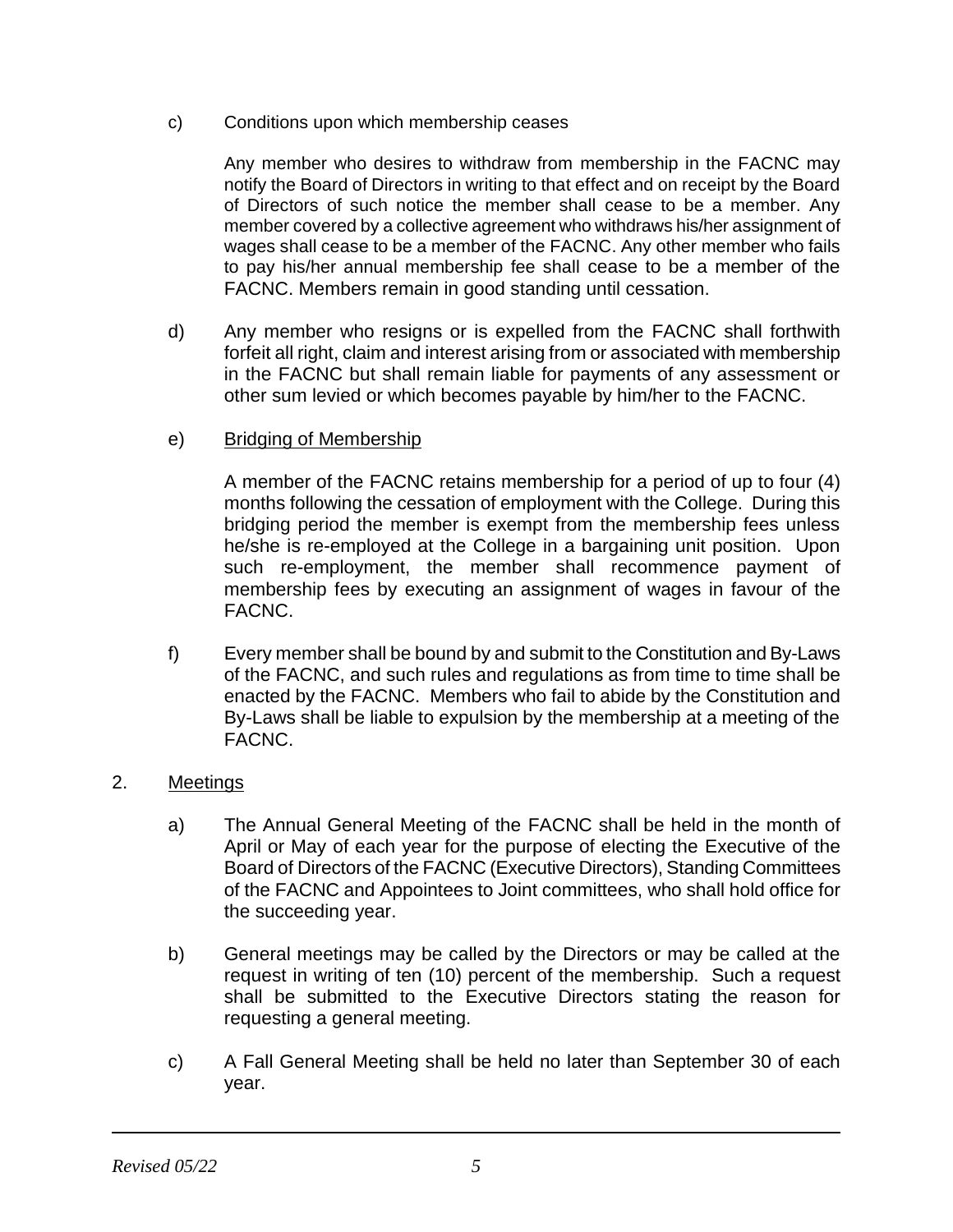- d) A quorum at any general meeting of the FACNC shall be ten (10) percent of the full time equivalent number of members in good standing but not less than three (3) percent.
- e) Voting shall be by a show of hands unless a majority of members present request a secret ballot.
- f) Meetings shall be conducted informally or according to Robert's Rules of Order, at the discretion of the President.
- g) Members may vote by proxy. At any meeting, a member may carry only one proxy vote. It shall be in writing, signed over to one specific member, and presented to the chairperson. There will be no proxy voting on special resolutions.
- h) Not withstanding By-Law 2.g), members from regional campuses will be allowed to cast their proxy vote on special resolutions.
- i) For ratification of bargaining proposals and collective agreements the following meeting structure will be used:
	- i) A written information package will be sent to the membership prior to the meeting.
	- ii) A teleconference in conjunction with the ratification meeting to conduct a secret-ballot vote pursuant to the Labour Relations Code of British Columbia.
- j) For ratification of collective agreements, the following voting procedure will be used:
	- i) All members will be required to sign in.
	- ii) Voting will be by secret ballot.
	- iii) The voting will be supervised by a steward and a scrutineer or scrutineers as deemed necessary.
	- iv) Ballots will be counted at each campus and results phoned to Prince George. The Steward must send ballots and the sign-in sheet to the Faculty Association Office.
	- v) Only the final combined results will be made available. All ballots will then be destroyed.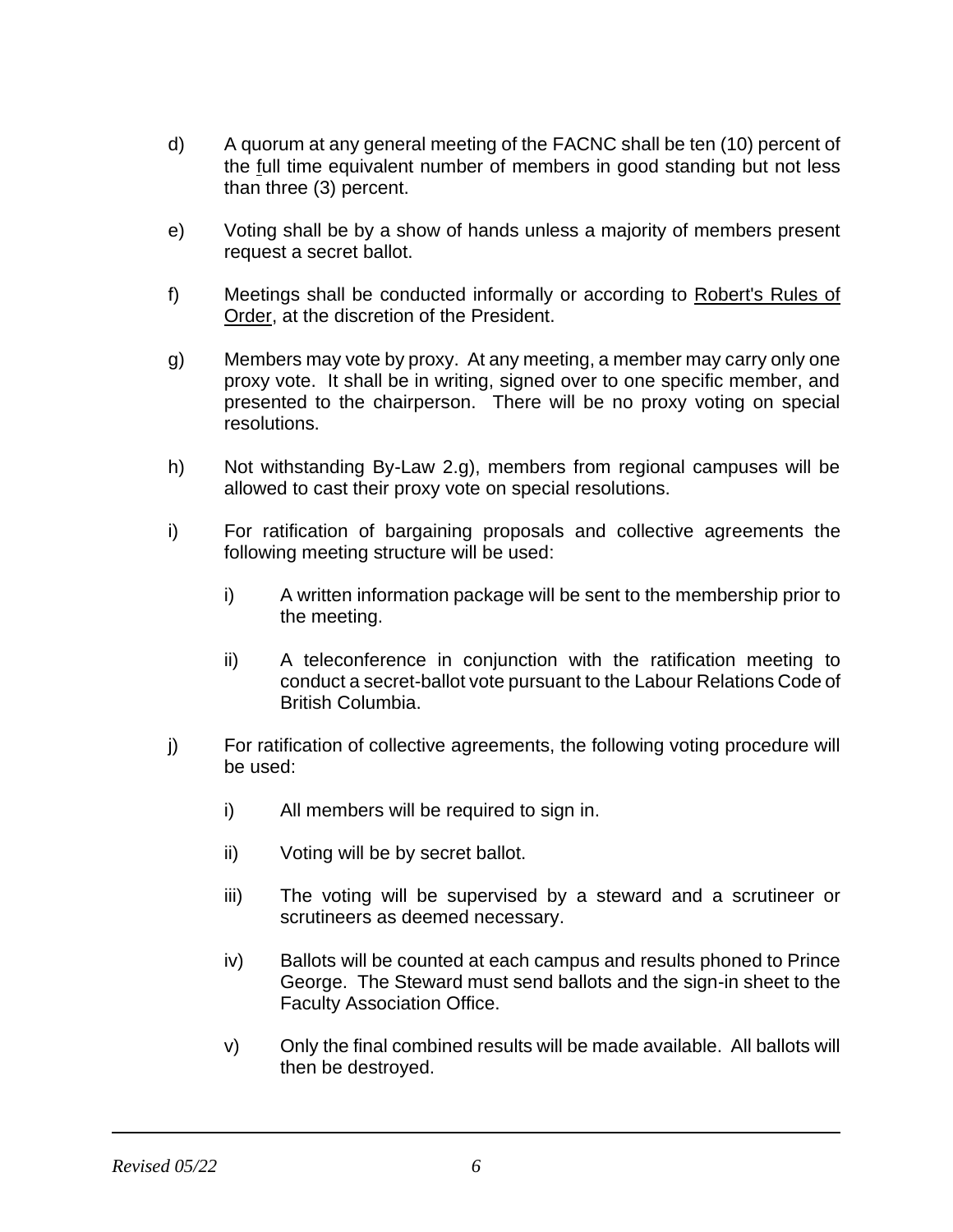# 3. Board of Directors

- a) The Board of Directors of the FACNC shall consist of the President; Vice-President; two Vice-Presidents, Chief Steward; Vice-President, Negotiations; Secretary-Treasurer; Member-at-Large, Non Regular; Member-at-Large, Regions, and a second Member-at-Large; chairs of the Community Outreach and Recruitment Activities Committee; Educational Leave Committee, Non-Regular Faculty Committee; Human Rights Committee; Political Action Committee; Women and Gender Equity Committee; an elected faculty designate of the Disability Management Committee; an elected faculty designate of the Professional Development Committee; an elected faculty designate of the Occupational Health & Safety Committee; the faculty representative to the College Board (non-voting member); and the faculty Education Council Chair (non-voting member).
	- i) The Executive of the Board of Directors shall consist of the President; Vice-President; two Vice-Presidents, Chief Steward; Vice-President, Negotiations; Secretary-Treasurer; Member-at-Large, Non-Regular; Member-at-Large, Regions and Member-at-Large. If Member-at-Large, Regions is vacant, it can be filled by any member. The Executive shall report to all meetings of the Board of Directors.
	- ii) Agenda Committee: The Board of Directors shall establish an Agenda Committee responsible for setting the Board Agenda and ensuring notification of meetings and prior distribution of documents. The Agenda Committee members shall be the President, the Secretary-Treasurer and a, non-Executive member of the Board of Directors elected by the Board of Directors.
- b) The election of the new Executive Directors shall be held from among members in good standing at the Annual General Meeting. The voting shall be made by secret ballot, and the successful candidate must achieve a clear majority of the voting members. In the event of no clear majority the nominee with the smallest number of votes is stricken from the ballot and the election is re-run until such time as a clear majority is attained. In the event of a single nominee, the nominee will acquire the position by acclamation.
- c) The term of the Executive Members of the Board of Directors shall commence at an annual Transition Meeting to be held in May or June, after the Annual General Meeting.
- d) Upon application for any administrative position out-side the Faculty bargaining unit at the College, a Director shall resign from the Board of Directors.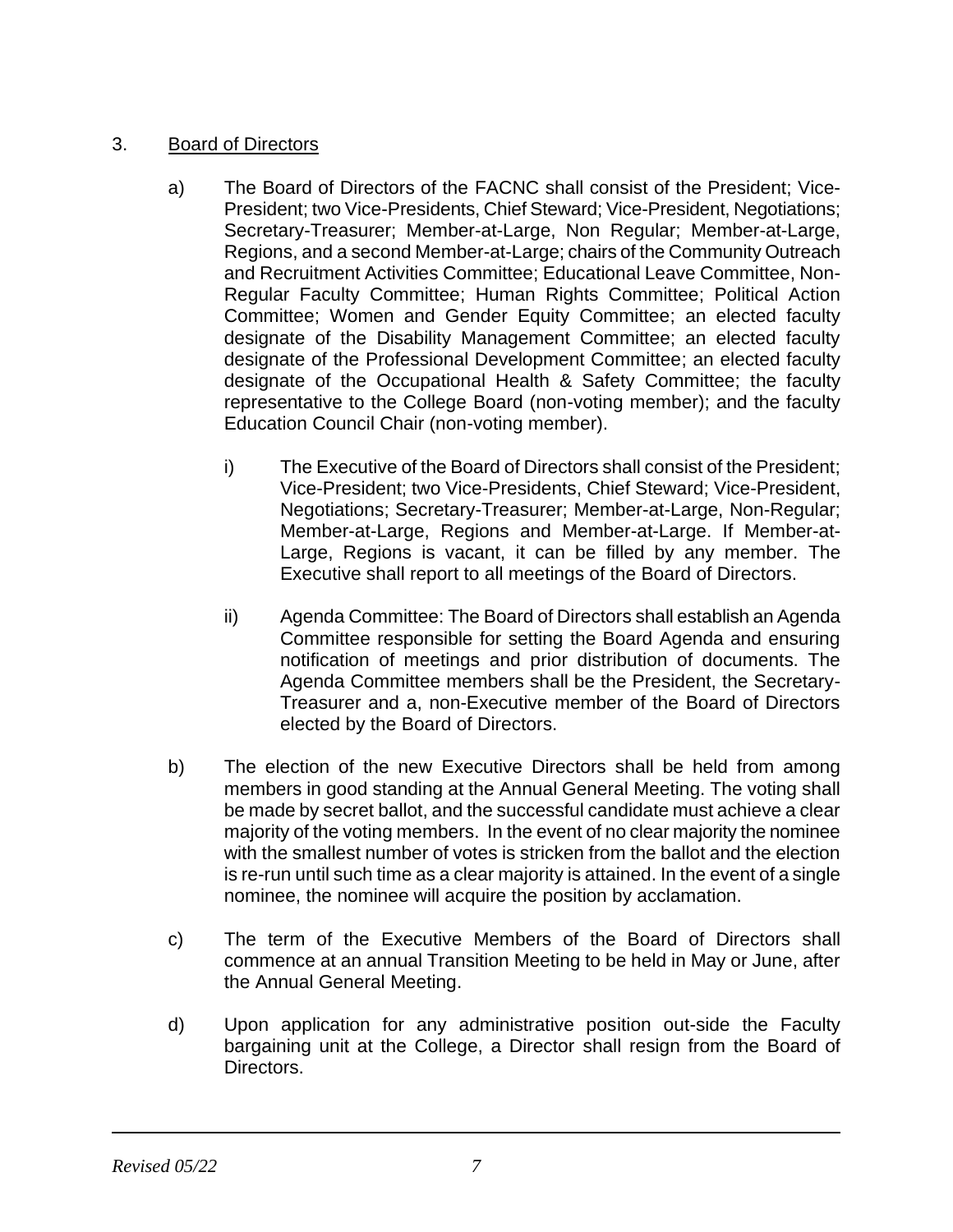- e) A majority of the voting Directors shall form a quorum for the transaction of business.
- f) Duties of the Directors
	- i) The President shall, when present, preside at all General Meetings, the Annual General Meeting and meetings of the Executive Directors. The President shall also be charged with the general management and supervision of the affairs and operations of FACNC.
	- ii) The Vice President shall assist the President, perform such duties as may be assigned by the President or Executive, conduct the annual review of the Constitution and Bylaws & Policies and Procedures manuals for the Executive, and act in the President's role should the President be unable to fulfill their duties, including representing our local with FPSE.
	- iii) The Vice-Presidents, Chief Steward will be chairs of the Grievance Committee. They shall coordinate the activities of the Area Stewards and the Grievance Committee, oversee Standing Committee liaison and other responsibilities as designated by the Board of Directors. They will oversee the processing of grievances prior to arbitration and will be primarily responsible for the administration of the collective agreement on behalf of FACNC. During the absence or inability of the President and the Vice-President, the Vice-President, Chief Steward will exercise the duties and powers of the President.
	- iv) The Vice-President, Negotiations will be primarily responsible for the conduct of negotiations relative to the collective agreement and will chair the Contract Committee. These duties include bargaining preparation, contract negotiations, contract implementation, membership on the Grievance Committee, and other duties that may be assigned Executive Directors. During the absence or inability of the President and Vice-President, Chief Steward, the Vice-President, Negotiations will take on the duties and powers of the President.
	- v) The Secretary-Treasurer shall communicate or cause to be communicated notices for all meetings of the Board of Directors and all general meetings when directed to do so, have charge of the minute records of the FACNC, and shall also perform the usual duties of a treasurer. They shall oversee the accounts of the FACNC by regularly monitoring the financial statements produced by the Society Office Administrative Assistant. The Secretary-Treasurer shall disburse funds of the FACNC under the direction of the Executive Directors, taking proper vouchers therefore and shall render to the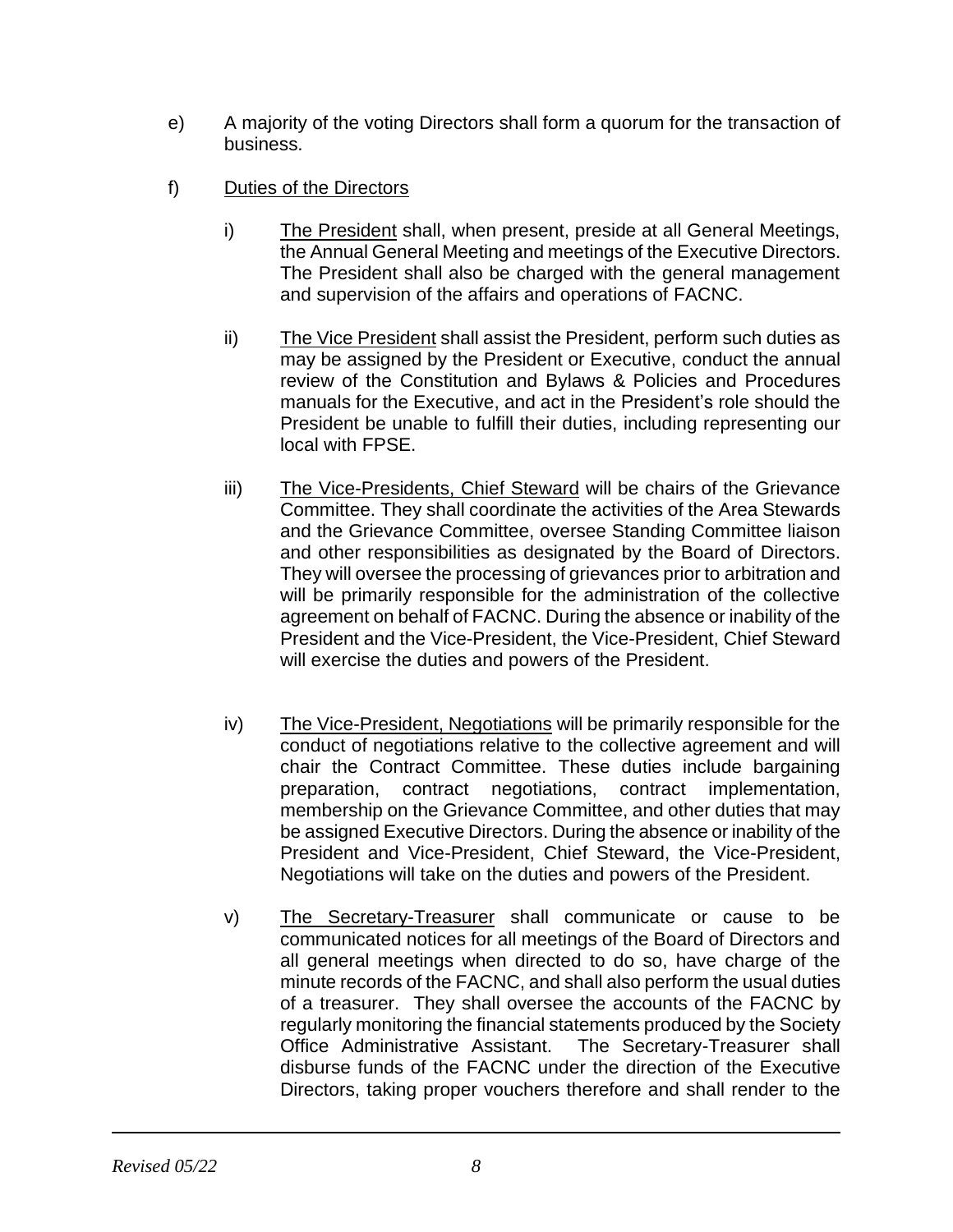Executive Directors at the regular meetings thereof or whenever required of them, an account of all the transactions that they have assessed along with the statements of the financial position of the society. The Secretary-Treasurer will report to each general meeting as well as providing budget proposals and audit statements to the Annual General Meeting.

- vi) Members at Large shall perform such duties as may be assigned by the President or the Executive Directors. The Executive of the Board Directors will include a Member-at-Large, Member-at-Large, Non-Regular and a second Member-at-Large
- vii) Prior to the AGM each year the Executive Directors will determine if external consultation over contract administration and/or contract negotiations will be required for the coming year. The recommendation of the Executive Directors, including any required budget proposal, will then go to the AGM for approval by the membership.
- viii) The collective duties and powers of the Executive Directors are to implement the decisions of the FACNC Board and/or the membership, carry on the business of the FACNC between meetings, and to report to the FACNC membership.
- g) If any position on the Executive of the Board of Directors other than the President shall become vacant, the Executive Directors shall appoint a member to serve until the next Annual General Meeting.
- h) Signing Officers
	- i) The Secretary-Treasurer and either the President, or in the absence/inability of the President, the Vice-Presidents, Chief Steward, or the Vice-President, Negotiations shall sign resolutions, memberships, certificates, deeds, transfers, licenses, contracts, and engagements on behalf of the FACNC.
	- ii) The Secretary-Treasurer and either the President, or in the absence or inability of the President, the Vice-Presidents, Chief Steward, or the Vice-President, Negotiations shall sign all cheques, bills or other evidence of indebtedness issued in the name of the FACNC.
	- iii) No signing officer will approve their own expenses or sign cheques payable to themselves.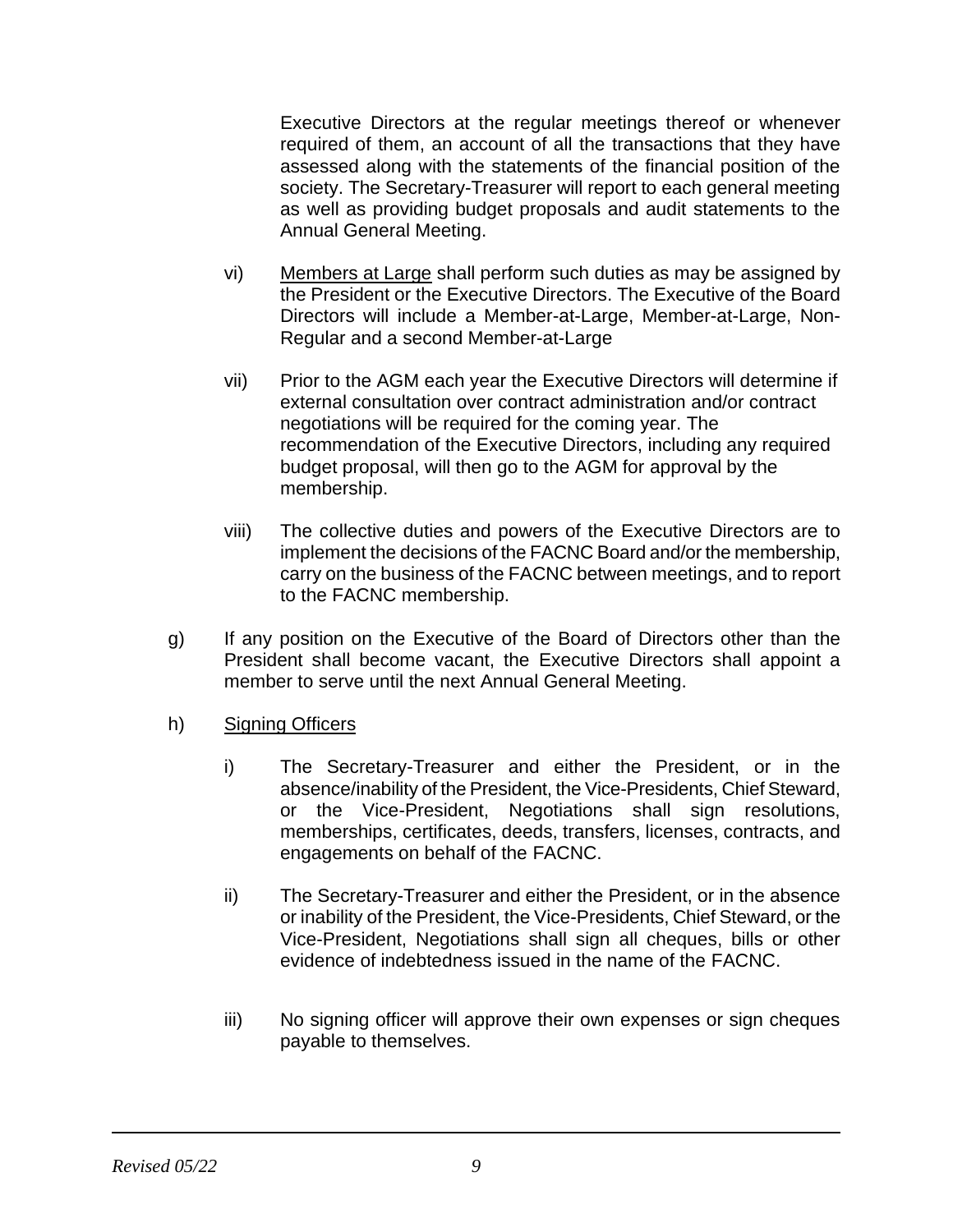- iv) The President, the Vice-Presidents, Chief Steward, or the Vice-President, Negotiations or any person authorized by the members may enter into contracts in the ordinary course of the FACNC's operations on behalf of the FACNC.
- v) The Executive of Board of Directors shall annually review the Constitution and Bylaws of the FACNC.

# 4. Grievance Committee

a) The Grievance Committee shall consist of the Vice-Presidents, Chief Steward, the Vice-President, Negotiations, and two area stewards elected by the stewards.

# 5. Area Steward System

- a) Area Stewards shall represent the interests of the area members, process the initial stages of grievances, act as advocate on behalf of the area members in grievances and complaints relating to working conditions, provide a communication link for the association, and perform other duties as assigned by the Executive of the Board of Directors. Accordingly, Area Stewards shall be considered to be official representatives of the Association.
- b) The Area Stewards, at their Fall Meeting, shall establish the number of areas and their composition. Adjustments may be made by the Area Stewards as circumstances require.
- c) The members of the areas shall select their Area Steward by the Fall General Meeting under the supervision of the Vice Presidents, Chief Steward.

#### 6. Committees

- a) The standing committees of the trade union shall be Community Outreach and Recruitment Activities, Contract, Professional Development, Educational Leave, Women and Gender Equity, Social, Political Action, Human Rights and Status of Non-Regular Faculty.
	- i) The precise number of members on each committee shall be determined at the Annual General Meeting.
	- ii) Such members shall be elected at the Annual General Meeting by secret ballot. In the case of a tie vote there shall be a run-off election between tied candidates.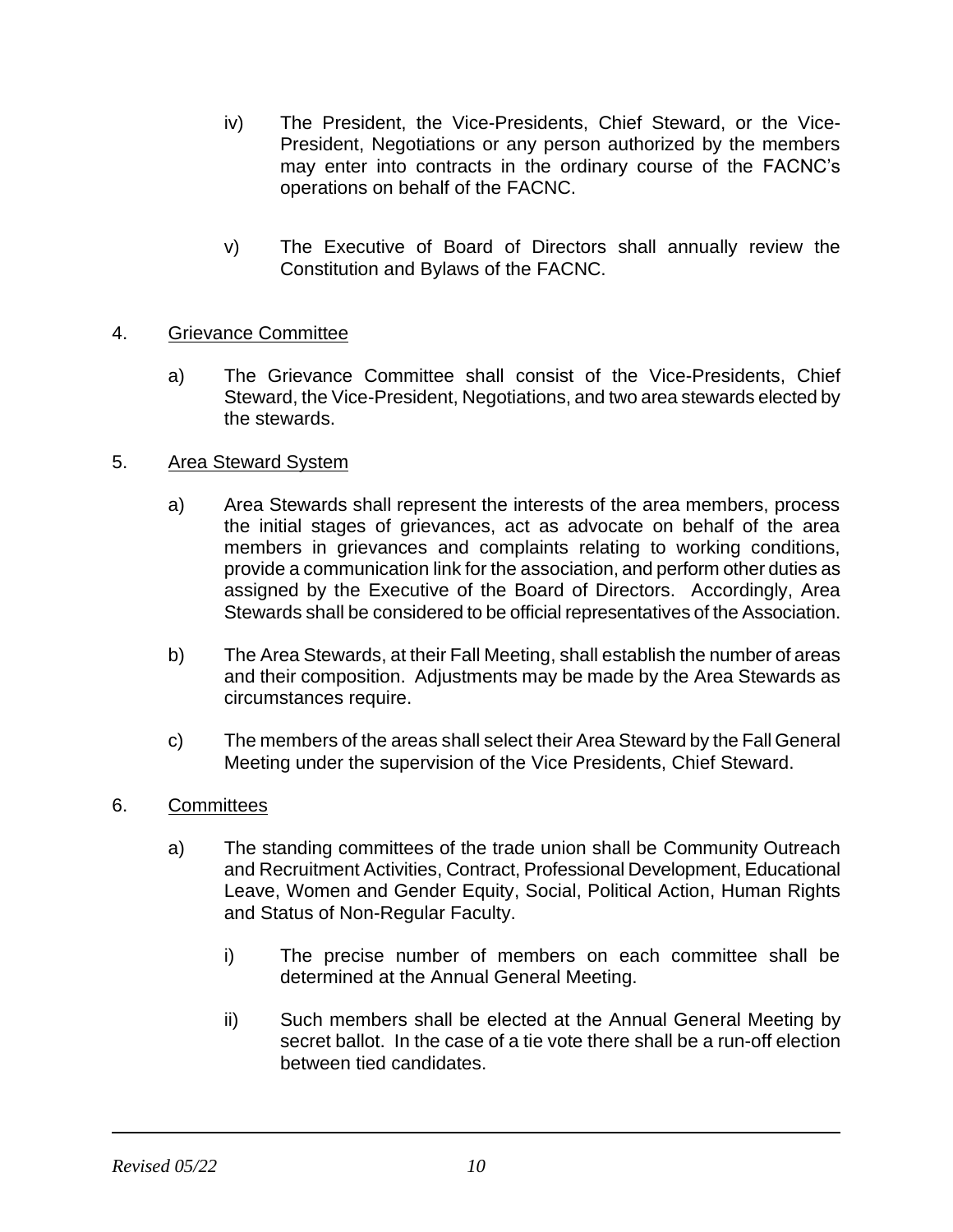- iii) The term of the Standing Committees shall commence upon their election at the Annual General Meeting and run until the Annual General Meeting of the following year at which time the new members shall take office.
- iv) The members of the Standing Committees shall meet no later than 30th of September of each year to elect Chairpersons, except the Contract Committee.
- v) Upon application for any administrative position outside the faculty bargaining unit at the College a committee member shall resign from their committee.
- b) Ad Hoc Committees may be appointed by the Executive Directors to investigate topics of interest to the society and to report on such topics to a general meeting of the FACNC. The topics to be investigated by an Ad Hoc Committee are to be discussed and ratified by a general meeting of the FACNC.
- c) Vacancies on any committees shall be filled with an appointment by the Executive Directors.
- d) All committees shall report to the FACNC in the manner described in Robert's Rules of Order. Recommendations arising from committee deliberations shall be presented to the FACNC in the form of motions moved by the Chairperson and seconded by another member of the committee.
- e) The President shall be an ex-officio member of all committees of the FACNC.

#### 7. Strike Defense Fund

- a) The Board of Directors shall establish a separate strike/defence fund from the revenue of the FACNC.
- b) The purpose of this fund is to:
	- Enable the FACNC to assist its members in the event of a strike or lockout
	- Cover the cost of extraordinary legal expenditures for cases before a variety of tribunals, including boards of arbitration, the Labour Relations Board of BC, and other related tribunals
	- Cover the cost of alternate job actions.
- c) The procedures for the administration of this fund shall be developed by the Executive Directors and are subject to ratification by a General Meeting.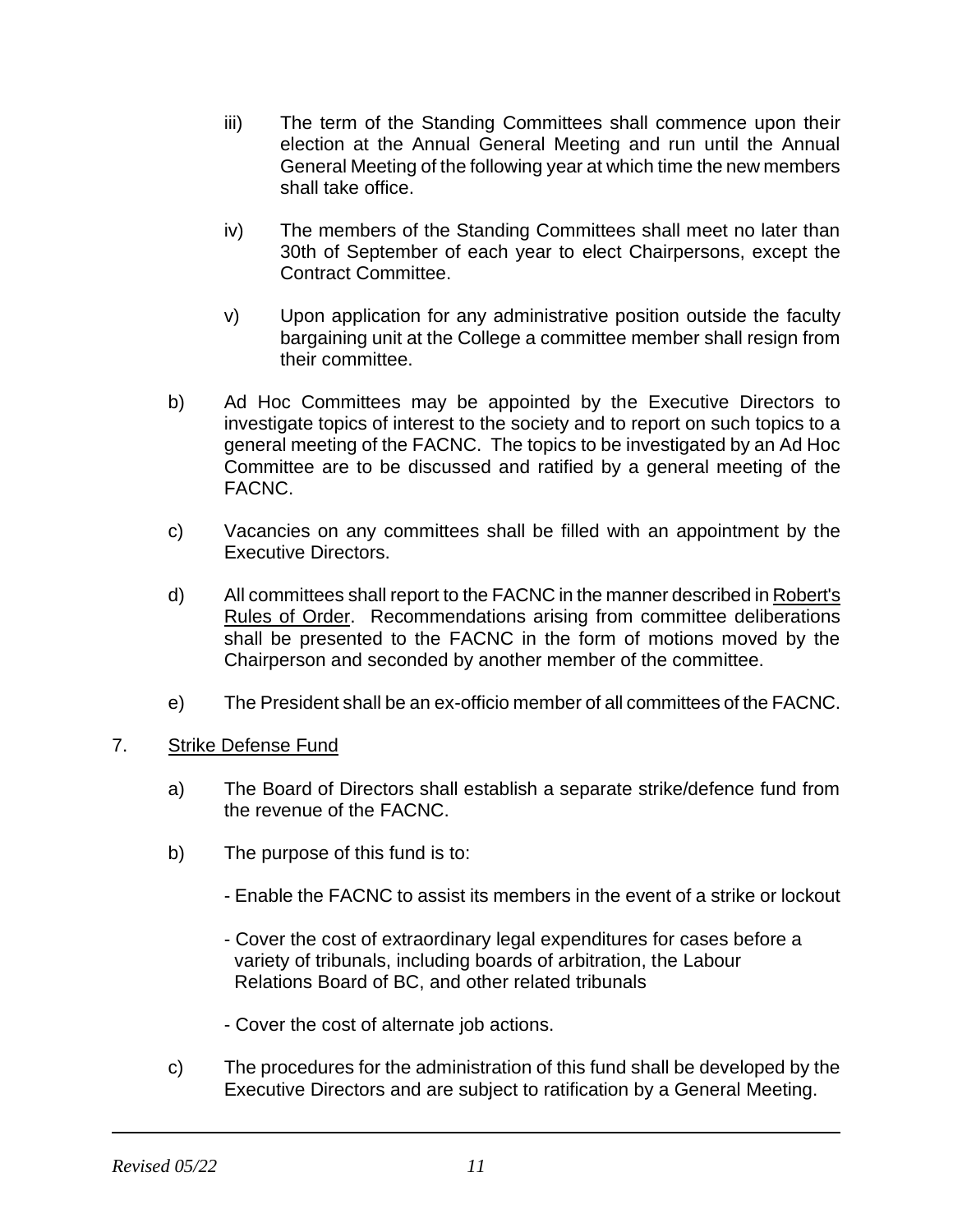# 8. Exercise of Borrowing Power

The Directors may borrow, raise, or secure the repayment of such sum or sums in such manner and upon such terms and conditions in all respects as they see fit, and, in particular, by the issue of bonds, perpetual or redeemable debentures or debenture stocks, or any mortgage, charge or any other security on the under-taking of the whole or any part of the present and the future property both real and personal of the FACNC. Provided, however, that none of these powers shall be exercised except in accordance with the sanction of a special resolution passed by a seventy-five (75) percent majority of the members of the FACNC present and entitled to vote at a general meeting, provided each member of the FACNC shall be given at least two (2) weeks' notice of the meeting and of the proposed scheme to arrange of secure monies to be voted on at the meeting.

# 9. Audit of Account

a) The Annual General Meeting will appoint an auditor or auditors to complete an annual Review Engagement Report.

# 10. Custody and Use of the Seal of the FACNC

- a) The Executive Directors may adopt a seal which shall be the common seal of the FACNC.
- b) The common seal of the FACNC shall be under the control of the Executive Directors and the responsibility for its custody and the use from time to time shall be determined by the Executive Directors.

#### 11. Special Resolutions

- a) Special resolutions are required in the case of:
	- i) Expulsion of a member
	- ii) Removal of an officer
	- iii) Special Assessments
	- iv) Authorization to borrow funds
	- v) Alteration or addition to Constitution and Bylaws
	- vi) Such other matters as the FACNC may from time to time require.
- b) For all purposes of the FACNC, special resolution shall mean a resolution passed by a seventy-five (75) per cent majority of such members entitled to vote as are present in person only at any general meeting of which notice specifying the intention to propose the resolution as a special resolution has been duly given. Resolutions pursuant to Section 13 a) v) above shall require a three-fourths (3/4) majority to pass.